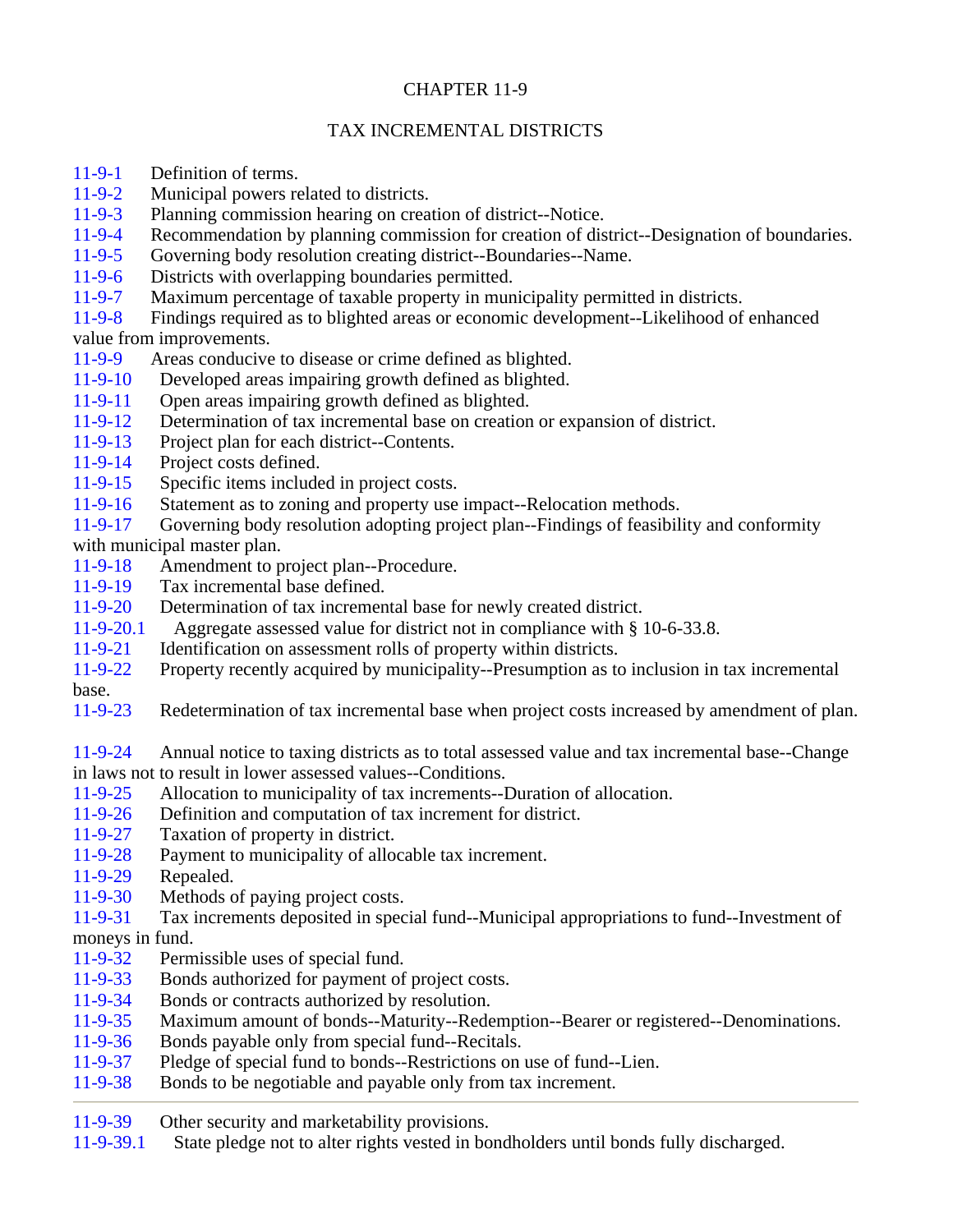- 11-9-40 Sale of bonds.
- 11-9-41 Procedure for condemnation under power of eminent domain.
- 11-9-42 Tax increments not to be used for residential structures.
- 11-9-43 Performance bond required of purchaser or lessee of property.

11-9-44 Notice to purchaser or lessee and surety of default in contract--Taking possession of property on default.

- 11-9-45 Disposition of funds remaining after payment of project costs and bonds.
- 11-9-46 Termination of tax incremental district.
- 11-9-47 Repealed.

11-9-1. Definition of terms. Terms used in this chapter mean:

(1) "Department of Revenue," the South Dakota Department of Revenue;

 (2) "Governing body," the board of trustees, the board of commissioners, the board of county commissioners, or the common council of a municipality;

 (3) "Grant," the transfer for a governmental purpose of money or property to a transferee that is not a related party to or an agent of the municipality;

 (4) "Municipality," any incorporated city or town in this state and, for purposes of this chapter only, any county in this state;

 (5) "Planning commission," a planning commission created under chapter 11-6 or a municipal planning committee of a governing body of a municipality which has no planning commission or, if the municipality is a county having no planning commission or planning committee, its board of county commissioners;

 (6) "Project plan," the properly approved plan for the development or redevelopment of a tax incremental district including all properly approved amendments thereto;

 (7) "Tax incremental district," a contiguous geographic area within a municipality defined and created by resolution of the governing body;

 (8) "Taxable property," all real and personal taxable property located in a tax incremental district;

 (9) "Tax increment valuation," is the total value of the tax incremental district minus the tax incremental base pursuant to § 11-9-19.

**Source:** SL 1978, ch 91, § 1; SL 1991, ch 114, § 1; SL 1992, ch 60, § 2; SL 1996, ch 69, § 16; SL 2003, ch 272 (Ex. Ord. 03-1), § 82; SL 2011, ch 1 (Ex. Ord. 11-1), § 161, eff. Apr. 12, 2011; SL 2011, ch 73, § 1.

 11-9-2. Municipal powers related to districts. A municipality may exercise those powers necessary and convenient to carry out the purposes of this chapter, including the power to:

(1) Create tax incremental districts and to define their boundaries;

 (2) Prepare project plans, approve the plans, and implement the provisions and purposes of the plans, including the acquisition by purchase or condemnation of real and personal property within the tax incremental district and the sale, lease, or other disposition of such property to private individuals, partnerships, corporations, or other entities at a price less than the cost of such acquisition and of any site improvements undertaken by the municipality pursuant to a project plan;

- (3) Issue tax incremental bonds;
- (4) Deposit moneys into the special fund of any tax incremental district; and

 (5) Enter into any contracts or agreements, including agreements with bondholders, determined by the governing body to be necessary or convenient to implement the provisions and effectuate the purposes of project plans. The contracts or agreements may include conditions, restrictions, or covenants which run with the land or otherwise regulate the use of land or which establish a minimum market value for the land and completed improvements to be constructed thereon until a specified date, which date may not be later than the date of termination of the tax incremental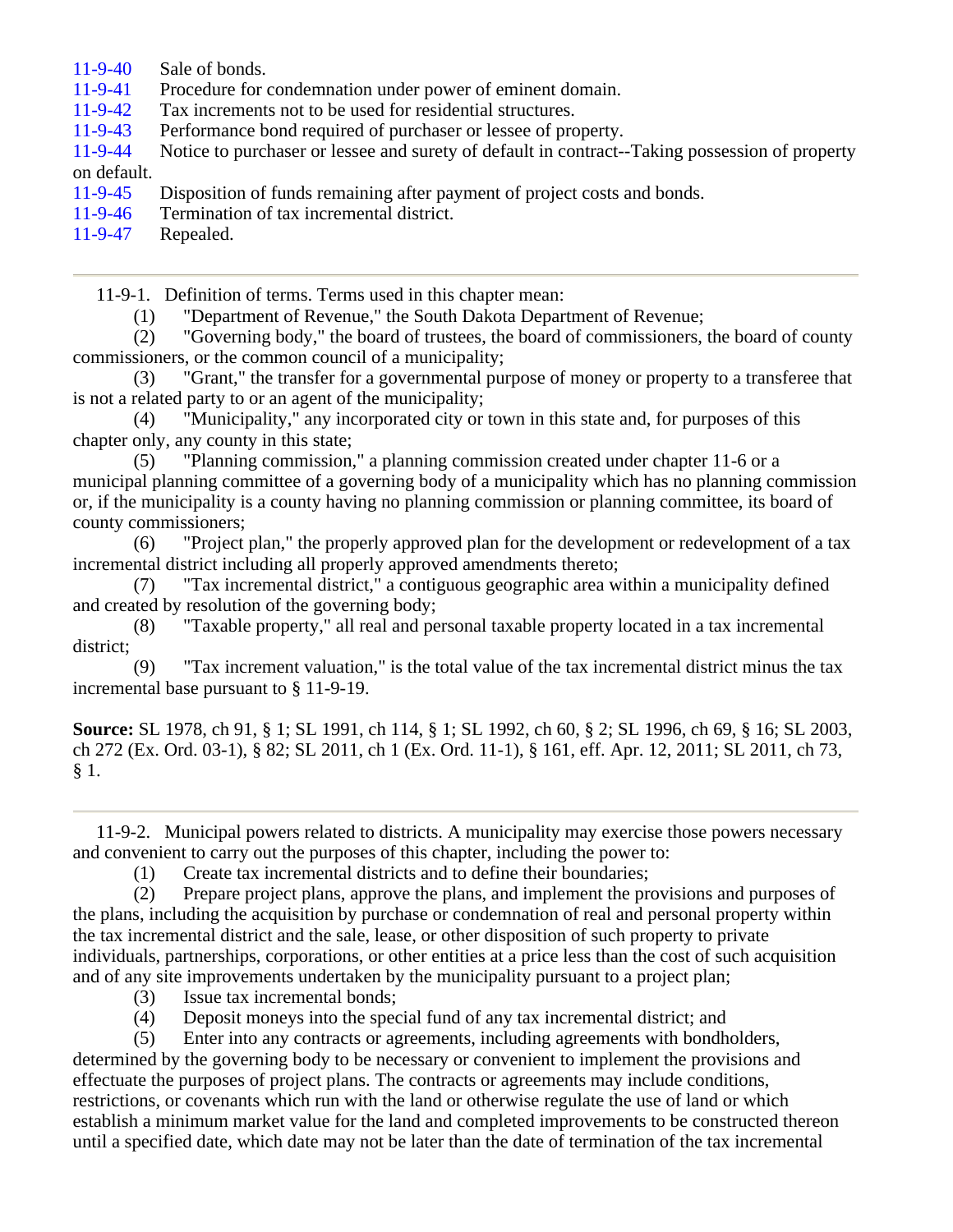district pursuant to § 11-9-46. Any contract or agreement which provides for the payment of a specified sum of money at a specified future date shall be entered into in accordance with chapter 6-8B.

**Source:** SL 1978, ch 91, § 6; SL 1983, ch 37, § 6; SL 2011, ch 73, § 2.

 11-9-3. Planning commission hearing on creation of district--Notice. In order to implement the provisions of this chapter, the planning commission shall hold a hearing at which interested parties are afforded a reasonable opportunity to express their views on the proposed creation of a tax incremental district and its proposed boundaries. Notice of the hearing shall be published once, not less than ten nor more than thirty days prior to the date of the hearing in a legal newspaper having a general circulation in the redevelopment area of the municipality. Prior to publication, a copy of the notice shall be sent by first class mail to the chief executive officer of all local governmental entities having the power to levy taxes on property located within the proposed district and to the school board of any school district which has property located within the proposed district.

**Source:** SL 1978, ch 91, § 7 (1); SL 1982, ch 60, § 13.

 11-9-4. Recommendation by planning commission for creation of district--Designation of boundaries. In order to implement the provisions of this chapter, the planning commission shall designate the boundaries of a tax incremental district recommended by it to be created and submit the recommendation to the governing body.

**Source:** SL 1978, ch 91, § 7 (2).

 11-9-5. Governing body resolution creating district--Boundaries--Name. In order to implement the provisions of this chapter, the governing body shall adopt a resolution which:

 (1) Describes the boundaries, which may, but need not, be the same as those recommended by the planning commission, of a tax incremental district with sufficient definiteness to identify with ordinary and reasonable certainty the territory included. The boundaries may not split a whole unit of property which is being used for a single purpose;

(2) Creates the district on a given date;

 (3) Assigns a name to the district for identification purposes. The first district created in each municipality shall be known as "Tax Incremental District Number One, City (or Town) of ..." Each subsequently created district shall be assigned the next consecutive number.

**Source:** SL 1978, ch 91, § 7 (3).

 11-9-6. Districts with overlapping boundaries permitted. Subject to any agreement with bondholders, a tax incremental district may be created which overlaps one or more existing districts.

**Source:** SL 1978, ch 91, § 26.

 11-9-7. Maximum percentage of taxable property in municipality permitted in districts. In order to implement the provisions of this chapter, the resolution required by § 11-9-5 shall contain a finding that the aggregate assessed value of the taxable property in the district plus the tax incremental base of all other existing districts does not exceed ten percent of the total assessed value of taxable property in the municipality.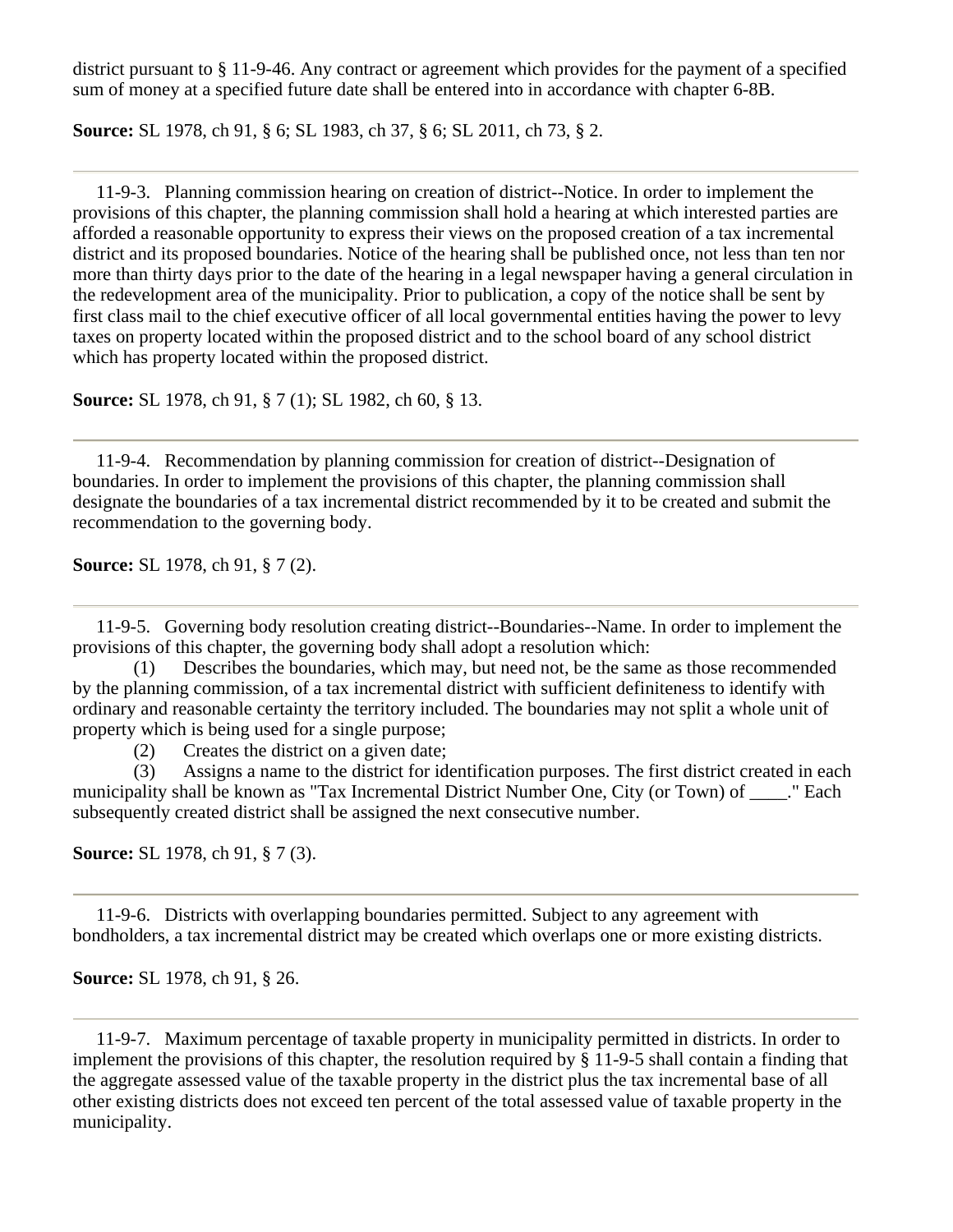11-9-8. Findings required as to blighted areas or economic development--Likelihood of enhanced value from improvements. To implement the provisions of this chapter, the resolution required by § 11- 9-5 shall contain findings that:

 (1) Not less than twenty-five percent, by area, of the real property within the district is a blighted area or not less than fifty percent, by area, of the real property within the district will stimulate and develop the general economic welfare and prosperity of the state through the promotion and advancement of industrial, commercial, manufacturing, agricultural, or natural resources; and

 (2) The improvement of the area is likely to enhance significantly the value of substantially all of the other real property in the district.

 It is not necessary to identify the specific parcels meeting the criteria. No county may create a tax incremental district located, in whole or in part, within a municipality, unless the governing body of the municipality has consented thereto by resolution.

**Source:** SL 1978, ch 91, § 7 (4) (a), (b); SL 1991, ch 114, § 2; SL 1992, ch 60, § 2; SL 2004, ch 126, § 2; SL 2011, ch 73, § 3.

 11-9-9. Areas conducive to disease or crime defined as blighted. Any area, including slum area, in which the structures, buildings, or improvements, by reason of:

- (1) Dilapidation, age, or obsolescence;
- (2) Inadequate provisions for ventilation, light, air, sanitation, or open spaces;
- (3) High density of population and overcrowding;
- (4) The existence of conditions which endanger life or property by fire and other causes; or
- (5) Any combination of such factors;

are conducive to ill health, transmission of disease, infant mortality, juvenile delinquency, or crime, and which is detrimental to the public health, safety, morals, or welfare, is a blighted area.

**Source:** SL 1978, ch 91, § 2 (1).

11-9-10. Developed areas impairing growth defined as blighted. Any area which by reason of:

 (1) The presence of a substantial number of substandard, slum, deteriorated, or deteriorating structures;

- (2) Predominance of defective or inadequate street layouts;
- (3) Faulty lot layout in relation to size, adequacy, accessibility, or usefulness;
- (4) Insanitary or unsafe conditions;
- (5) Deterioration of site or other improvements;
- (6) Diversity of ownership, tax, or special assessment delinquency exceeding the fair value of the land;
	- (7) Defective or unusual conditions of title;
	- (8) The existence of conditions which endanger life or property by fire and other causes; or
	- (9) Any combination of such factors;

substantially impairs or arrests the sound growth of a municipality, retards the provision of housing accommodations, or constitutes an economic or social liability and is a menace to the public health, safety, morals, or welfare in its present condition and use, is a blighted area.

**Source:** SL 1978, ch 91, § 2 (2).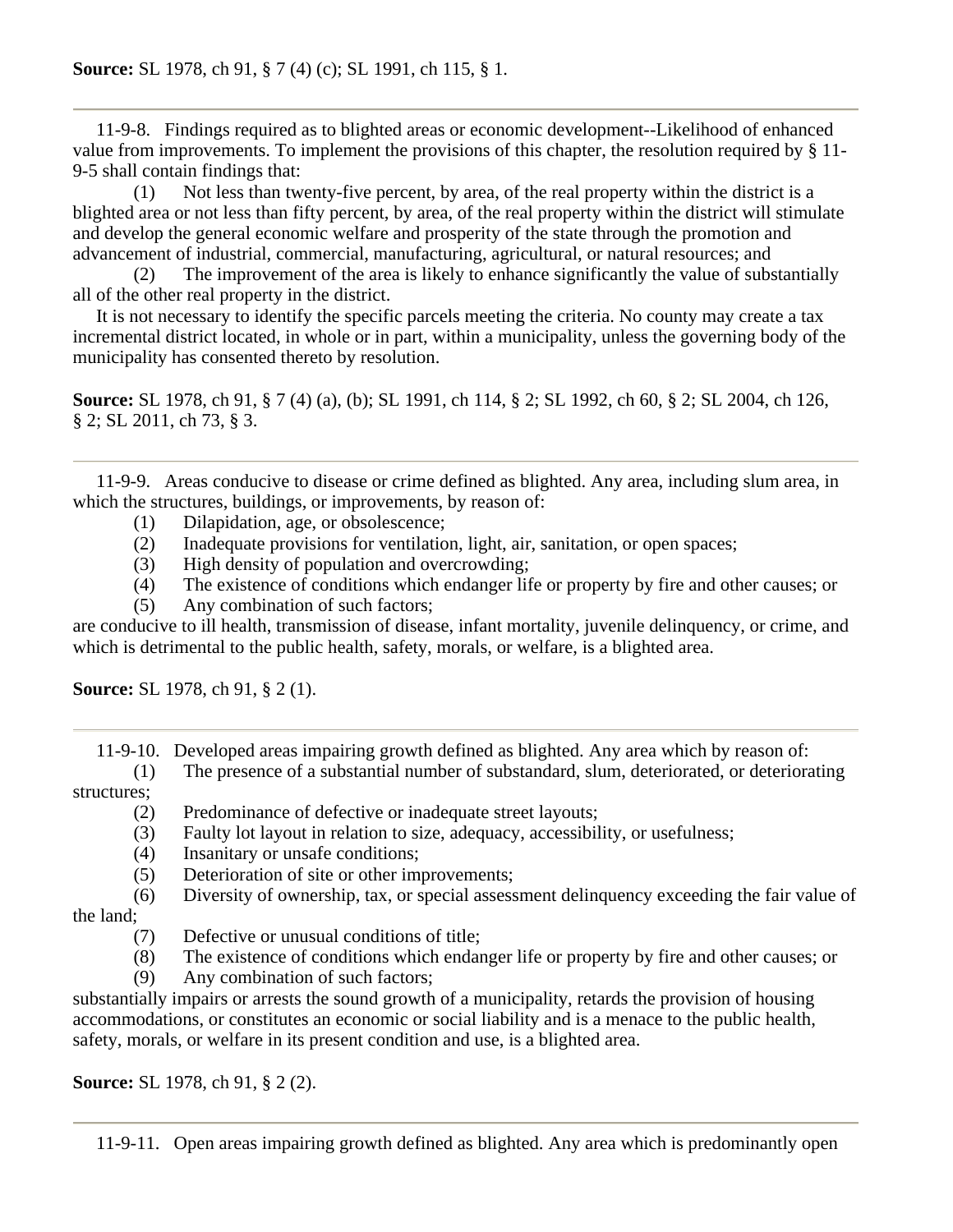and which because of obsolete platting, diversity of ownership, deterioration of structures or of site improvements, or otherwise, substantially impairs or arrests the sound growth of a municipality, is a blighted area.

**Source:** SL 1978, ch 91, § 2 (3).

 11-9-12. Determination of tax incremental base on creation or expansion of district. Upon the creation of a tax incremental district or adoption of any amendment subject to § 11-9-23, its tax incremental base shall be determined as provided in §§ 11-9-20 to 11-9-25, inclusive.

**Source:** SL 1978, ch 91, § 10.

 11-9-13. Project plan for each district--Contents. The planning commission shall adopt a project plan for each tax incremental district and submit the plan to the governing body. The plan shall include a statement listing:

 (1) The kind, number, and location of all proposed public works or improvements within the district;

(2) An economic feasibility study;

(3) A detailed list of estimated project costs;

 (4) A fiscal impact statement which shows the impact of the tax increment district, both until and after the bonds are repaid, upon all entities levying taxes upon property in the district; and

 (5) A description of the methods of financing all estimated project costs and the time when related costs or monetary obligations are to be incurred.

 No expenditure may be provided for in the plan more than five years after a district is created unless an amendment is adopted by the governing body under § 11-9-23.

**Source:** SL 1978, ch 91, § 7 (5); SL 2011, ch 73, § 4.

 11-9-14. Project costs defined. "Project costs" are any expenditures made or estimated to be made, or monetary obligations incurred or estimated to be incurred, by a municipality which are listed in a project plan as grants, costs of public works, or improvements within a tax incremental district, plus any costs incidental thereto, diminished by any income, special assessments, or other revenues, other than tax increments, received, or reasonably expected to be received, by the municipality in connection with the implementation of the plan.

**Source:** SL 1978, ch 91, § 3; SL 2011, ch 73, § 5.

11-9-15. Specific items included in project costs. Project costs include:

 (1) Capital costs, including the actual costs of the construction of public works or improvements, buildings, structures, and permanent fixtures; the demolition, alteration, remodeling, repair, or reconstruction of existing buildings, structures, and permanent fixtures; the acquisition of equipment; the clearing and grading of land; and the amount of interest payable on tax incremental bonds issued pursuant to this chapter until such time as positive tax increments to be received from the district, as estimated by the project plan, are sufficient to pay the principal of and interest on the tax incremental bonds when due;

 (2) Financing costs, including all interest paid to holders of evidences of indebtedness issued to pay for project costs, any premium paid over the principal amount thereof because of the redemption of such obligations prior to maturity and a reserve for the payment of principal of and interest on such obligations in an amount determined by the governing body to be reasonably required for the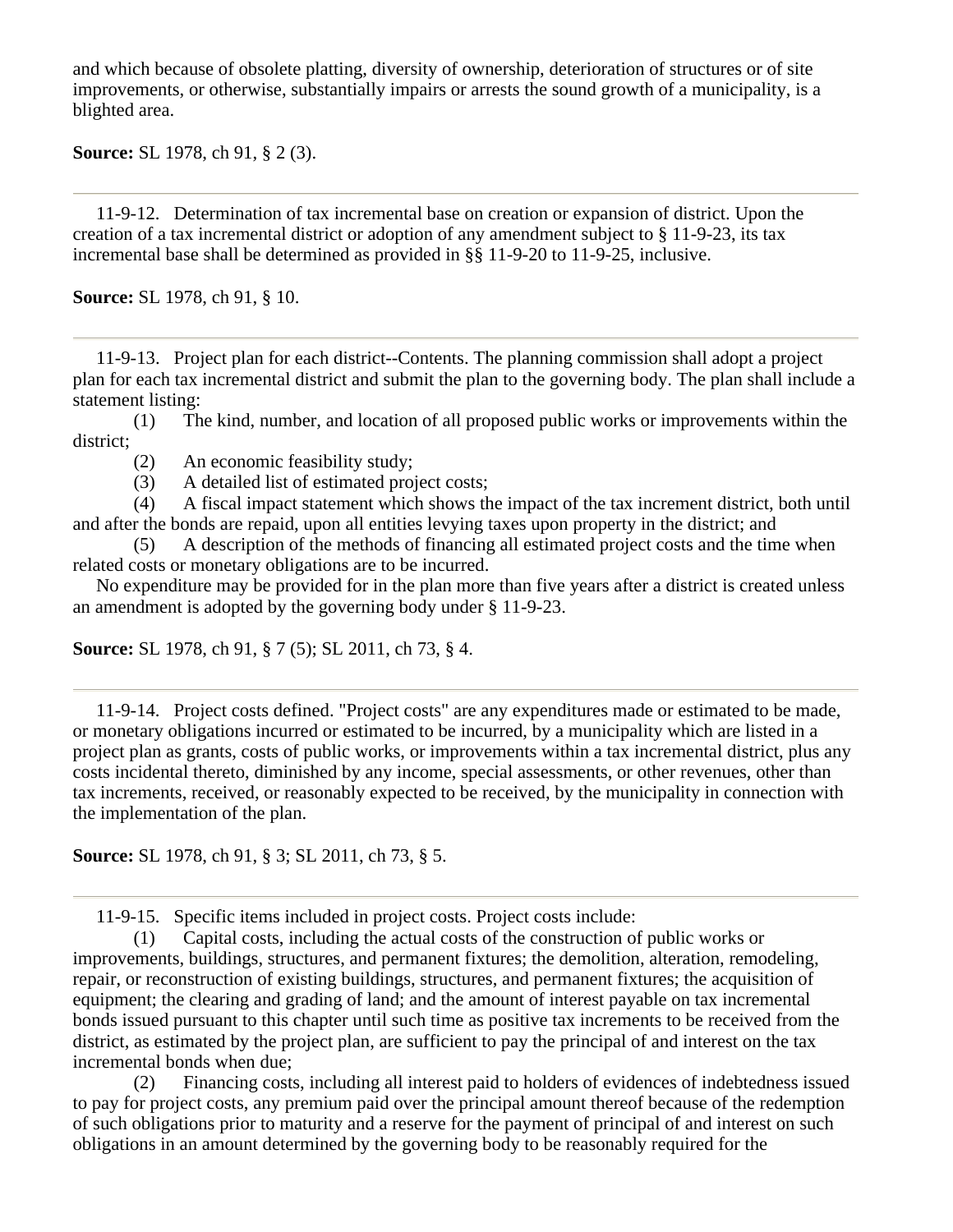marketability of such obligations;

 (3) Real property assembly costs, including the actual cost of the acquisition by a municipality of real or personal property within a tax incremental district less any proceeds to be received by the municipality from the sale, lease, or other disposition of such property pursuant to a project plan;

 (4) Professional service costs, including those costs incurred for architectural, planning, engineering, and legal advice and services;

 (5) Imputed administrative costs, including reasonable charges for the time spent by municipal employees in connection with the implementation of a project plan;

(6) Relocation costs;

 (7) Organizational costs, including the costs of conducting environmental impact and other studies and the costs of informing the public of the creation of tax incremental districts and the implementation of project plans; and

 (8) Payments and grants made, at the discretion of the governing body, which are found to be necessary or convenient to the creation of tax incremental districts, the implementation of project plans, or to stimulate and develop the general economic welfare and prosperity of the state.

**Source:** SL 1978, ch 91, § 3; SL 1983, ch 37, § 7; SL 2011, ch 73, § 6.

 11-9-16. Statement as to zoning and property use impact--Relocation methods. The plan required by § 11-9-13 shall also include:

(1) A map showing the existing uses and conditions of real property in the district;

(2) A map showing the proposed improvements and uses therein;

(3) A map showing the proposed changes of zoning ordinances;

 (4) A statement listing changes needed in the master plan, map, building codes, and municipal ordinances;

- (5) A list of estimated nonproject costs; and
- (6) A statement of a proposed method for the relocation of persons to be displaced.

**Source:** SL 1978, ch 91, § 7 (5).

 11-9-17. Governing body resolution adopting project plan--Findings of feasibility and conformity with municipal master plan. In order to implement the provisions of this chapter, the governing body shall approve a project plan. The approval shall be by resolution which contains findings that the plan is feasible and in conformity with the master plan, if any, of the municipality.

**Source:** SL 1978, ch 91, § 7 (6).

 11-9-18. Amendment to project plan--Procedure. The planning commission may at any time adopt an amendment to a project plan which shall be subject to approval by the governing body in the same manner as an initial project plan.

**Source:** SL 1978, ch 91, § 8.

 11-9-19. Tax incremental base defined. A "tax incremental base" is the aggregate assessed value of all taxable property located within a tax incremental district on the date the district is created, as determined by § 11-9-20.

**Source:** SL 1978, ch 91, § 5.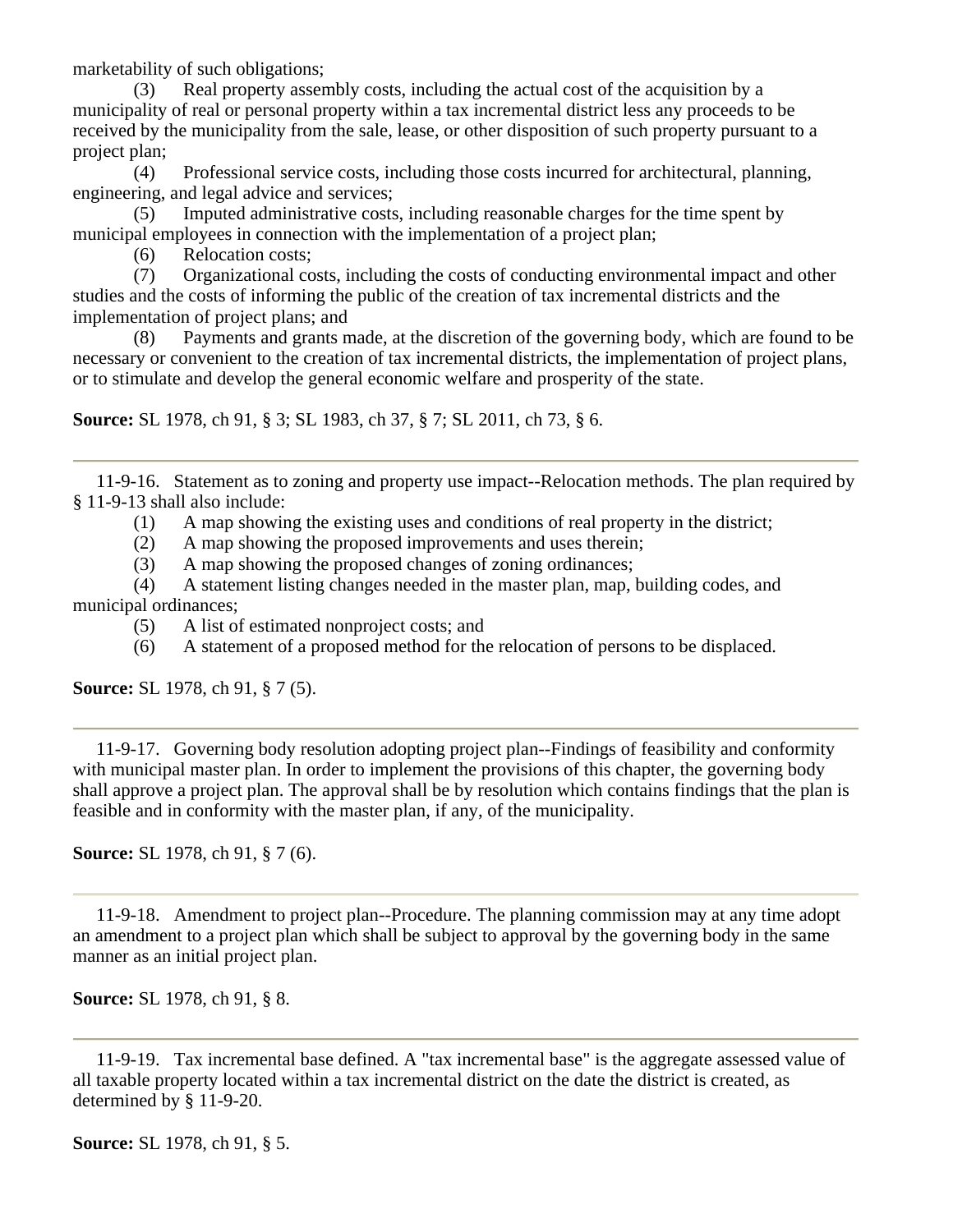11-9-20. Determination of tax incremental base for newly created district. Upon application in writing by the municipal finance officer, on a form prescribed by the Department of Revenue, the department shall determine the aggregate assessed value of the taxable property in the district, which aggregate assessed valuation, upon certification to the finance officer shall constitute the tax incremental base of the district. Except as provided for in § 11-9-20.1, the department shall use the valuations as last previously certified by the department adjusted for the value to the date the district was created for any buildings or additions completed or removed and without regard to any reduction pursuant to §§ 1-19A-20, 10-6-35.2, 10-6-35.21, and 10-6-35.22.

**Source:** SL 1978, ch 91, § 11; SL 1991, ch 115, § 2; SL 2003, ch 272 (Ex. Ord. 03-1), § 82; SL 2011, ch 1 (Ex. Ord. 11-1), § 161, eff. Apr. 12, 2011.

 11-9-20.1. Aggregate assessed value for district not in compliance with § 10-6-33.8. For the purpose of aggregate assessed value in § 11-9-20, the department shall, for any district located within a county not in compliance with § 10-6-33.8, determine the aggregate assessed value in order to reflect an aggregate assessed value as if there had been compliance with the requirements in § 10-6-33.8.

**Source:** SL 1991, ch 115, § 3.

 11-9-21. Identification on assessment rolls of property within districts. The director of equalization shall identify on the assessment roll required by §§ 10-3-28 and 10-6-44 those parcels of property which are within an existing tax incremental district, specifying the name of each district.

**Source:** SL 1978, ch 91, § 14.

 11-9-22. Property recently acquired by municipality--Presumption as to inclusion in tax incremental base. It is a rebuttable presumption that any property within a tax incremental district acquired or leased as lessee by a municipality, or any agency or instrumentality thereof, within one year immediately preceding the date of the creation of the district was acquired or leased in contemplation of the creation of the district. The presumption may be rebutted by the municipality with proof that the property was leased or acquired primarily for a purpose other than to reduce the tax incremental base. If the presumption is not rebutted, in determining the tax incremental base of the district, but for no other purpose, the taxable status of the property shall be determined as though such lease or acquisition had not occurred.

**Source:** SL 1978, ch 91, § 13.

 11-9-23. Redetermination of tax incremental base when project costs increased by amendment of plan. If the municipality adopts an amendment to the original project plan for any district, which includes additional project costs for which tax increments may be received by the municipality, the tax incremental base for the district shall be redetermined pursuant to § 11-9-20. The tax incremental base as redetermined under this section is effective for the purposes of this chapter only if it exceeds the original tax incremental base determined under § 11-9-20.

**Source:** SL 1978, ch 91, § 12.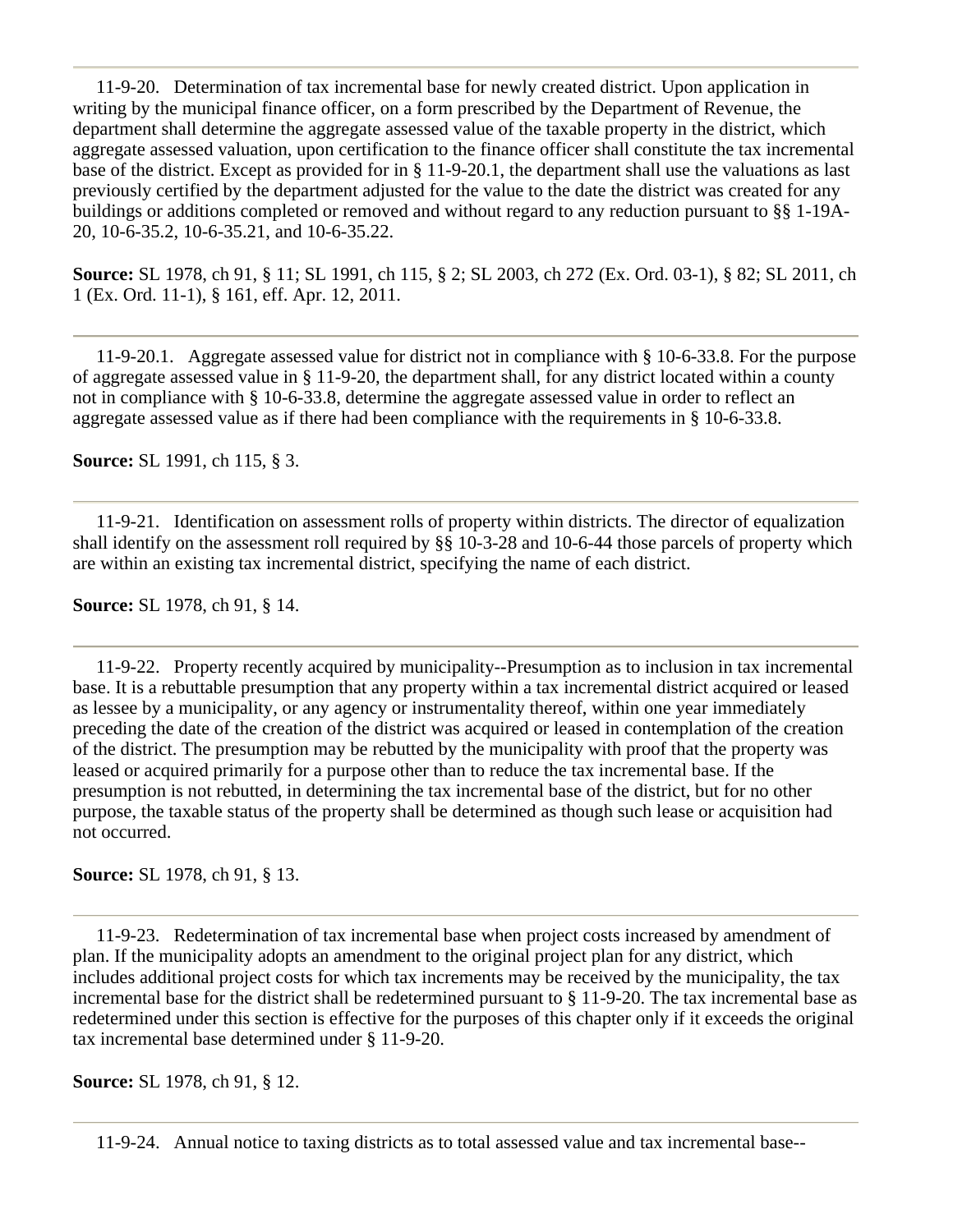Change in laws not to result in lower assessed values--Conditions. The Department of Revenue shall annually give notice to the auditor or finance officer of all governmental entities having the power to levy taxes on property within a district of both the assessed value of the property and the assessed value of the tax increment base. The notice shall also explain that the taxes collected in excess of the base will be paid to the municipality as provided in § 11-9-28. No change in the laws of the State of South Dakota affecting taxation of property may result in a lower assessed value of the property and the assessed value of the tax incremental base so long as the tax incremental district is in force and until bonds issued pursuant to this chapter are retired.

**Source:** SL 1978, ch 91, § 15; SL 1989, ch 125, § 1; SL 2003, ch 272 (Ex. Ord. 03-1), § 82; SL 2011, ch 1 (Ex. Ord. 11-1), § 161, eff. Apr. 12, 2011.

 11-9-25. Allocation to municipality of tax increments--Duration of allocation. Positive tax increments of a tax incremental district shall be allocated to the municipality which created the district for each year from the date when the district is created until the municipality or county has been reimbursed for expenditures previously made, has paid all monetary obligations, and has retired all outstanding tax incremental bonds. However, in no event may the positive tax increments be allocated longer than twenty years after the calendar year of creation.

**Source:** SL 1978, ch 91, § 16; SL 1989, ch 125, § 2; SL 2011, ch 73, § 7.

 11-9-26. Definition and computation of tax increment for district. A "tax increment" is that amount obtained by multiplying the total county, municipal, school, and other local general property taxes levied on all taxable property within a tax incremental district in any year by a fraction having a numerator equal to that year's assessed value of all taxable property in the district minus the tax incremental base and a denominator equal to that year's assessed value of all taxable property in the district. In any year, a tax increment is "positive" if the tax incremental base is less than the aggregate assessed value of taxable property. It is "negative" if the base exceeds such value.

**Source:** SL 1978, ch 91, § 4.

 11-9-27. Taxation of property in district. With respect to the municipality, the county, school districts and any other local governmental body having the power to levy taxes on property located within a tax incremental district, the calculation of the assessed valuation of taxable property in a tax incremental district, for purposes of computing the dollar and cents rates of such taxing units, may not exceed the tax incremental base of the district until the district is terminated. The dollar and cents rates of all such taxing units so determined, however, shall be assessed and extended against all taxable property in the tax incremental district at its current assessed valuation. However, no change in South Dakota law affecting taxation of property may result in a lesser rate for the tax incremental base until the district is terminated pursuant to this chapter.

**Source:** SL 1978, ch 91, § 27; SL 1983, ch 37, § 8; SL 1989, ch 125, § 3.

 11-9-28. Payment to municipality of allocable tax increment. Notwithstanding any other provision of law, every officer charged by law to collect and pay over or retain local general property taxes shall first, on the next settlement date provided by law, pay over to the municipal treasurer finance officer out of all such taxes which he has collected that portion which represents a tax increment allocable to such municipality.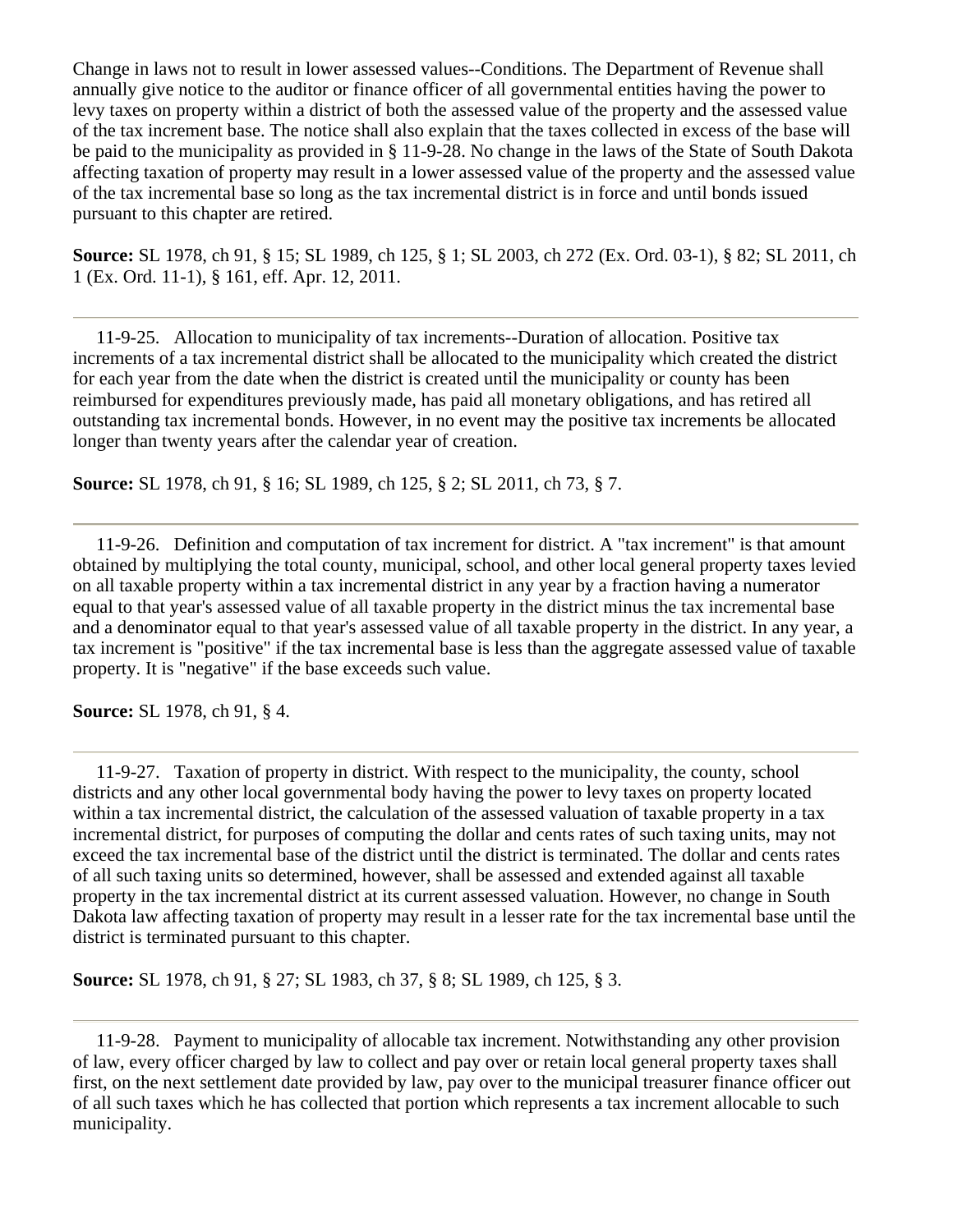11-9-29. Repealed by SL 1983, ch 37, § 9

 11-9-30. Methods of paying project costs. Payment of project costs may be made by any of the following methods or by any combination thereof:

(1) Payment by the municipality from the special fund of the tax incremental district;

(2) Payment out of the municipality's funds;

 (3) Payment out of the proceeds of the sale of municipal bonds issued by the municipality under chapters 10-52 or 10-52A;

 (4) Payment out of the proceeds of revenue bonds issued by the municipality under chapter 9- 54; or

 (5) Payment out of the proceeds of the sale of tax incremental bonds issued by the municipality under this chapter.

**Source:** SL 1978, ch 91, § 20; SL 2011, ch 73, § 8.

 11-9-31. Tax increments deposited in special fund--Municipal appropriations to fund--Investment of moneys in fund. All tax increments received in a tax incremental district shall, upon receipt by the municipal treasurer or finance officer, be deposited into a special fund for the district. The municipal treasurer or finance officer may deposit additional moneys into the fund pursuant to an appropriation by the governing body. Subject to any agreement with bondholders, moneys in the fund may be temporarily invested in the same manner as other municipal funds.

**Source:** SL 1978, ch 91, § 18.

 11-9-32. Permissible uses of special fund. Moneys shall be paid out of the special fund created under § 11-9-31 only to pay project costs or grants of the district, to reimburse the municipality for the payments, or to satisfy claims of holders of tax incremental bonds issued for the district.

**Source:** SL 1978, ch 91, § 18; SL 2011, ch 73, § 9.

 11-9-33. Bonds authorized for payment of project costs. For the purpose of paying project costs, the governing body may issue tax incremental bonds payable out of positive tax increments.

**Source:** SL 1978, ch 91, § 21; SL 2011, ch 73, § 10.

 11-9-34. Bonds or contracts authorized by resolution. Tax incremental bonds, contracts, or agreements shall be authorized by resolution of the governing body without the necessity of any voter's approval.

**Source:** SL 1978, ch 91, § 22; SL 2011, ch 73, § 11.

 11-9-35. Maximum amount of bonds--Maturity--Redemption--Bearer or registered--Denominations. Tax incremental bonds may not be issued in an amount exceeding the aggregate project costs. The bonds may not mature later than twenty years from the date thereof. The bonds may contain a provision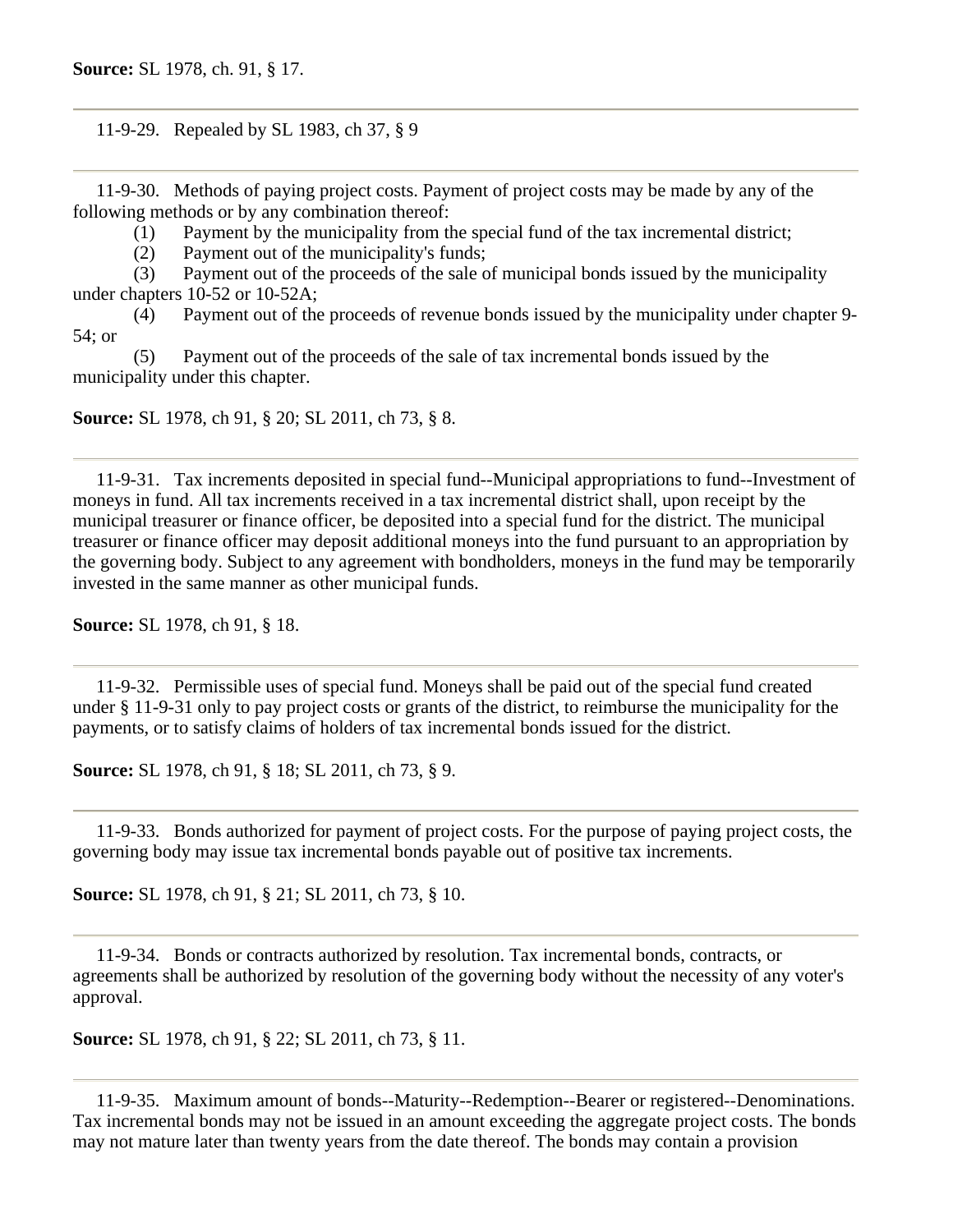authorizing the redemption thereof, in whole or in part, at stipulated prices, at the option of the municipality, on any interest payment date and shall provide the method of selecting the bonds to be redeemed. The principal and interest on the bonds may be payable at any time and at any place. The bonds may be payable to their bearer or may be registered as to the principal or principal and interest. The bonds may be in any denominations.

**Source:** SL 1978, ch 91, § 23; SL 2011, ch 73, § 12.

 11-9-36. Bonds payable only from special fund--Recitals. Tax incremental bonds are payable only out of the special fund created under § 11-9-31. Each bond shall contain such recitals as are necessary to show that the bond is only so payable and that the bond does not constitute a general indebtedness of the municipality or a charge against its general taxing power.

**Source:** SL 1978, ch 91, §§ 21, 24; SL 1983, ch 37, § 10; SL 2011, ch 73, § 13.

 11-9-37. Pledge of special fund to bonds--Restrictions on use of fund--Lien. The governing body shall irrevocably pledge all or a stated percentage of the special fund created under § 11-9-31 to the payment of the bonds. The special fund or designated part thereof may thereafter be used only for the payment of the bonds and interest until they have been fully paid, and any holder of the bonds or of any coupons appertaining thereto shall have a lien against the special fund for payment of the bonds and interest and may either at law or in equity protect and enforce the lien.

**Source:** SL 1978, ch 91, § 24; SL 2011, ch 73, § 14.

 11-9-38. Bonds to be negotiable and payable only from tax increment. Each bond issued under the provisions of this chapter and all interest coupons appurtenant thereto are declared to be negotiable instruments. Bonds so issued are not general obligation bonds and are payable only from the tax increment of the project as provided in this chapter.

**Source:** SL 1978, ch 91, § 21; SL 2011, ch 73, § 15.

 11-9-39. Other security and marketability provisions. To increase the security and marketability of its tax incremental bonds, a municipality may:

 (1) Create a lien for the benefit of the bondholders upon any public improvements or public works financed thereby or the revenues therefrom; or

 (2) Make covenants and do any and all acts, not inconsistent with the South Dakota Constitution, necessary, convenient, or desirable in order to additionally secure bonds or to make the bonds more marketable according to the best judgment of the governing body, including the establishment of a reserve for the payment of principal of and interest on the bonds funded from the proceeds of such bonds or other revenues, including tax increments, of the municipality; or

(3) Comply with both subdivisions (1) and (2) of this section.

**Source:** SL 1978, ch 91, § 25; SL 1983, ch 37, § 11; SL 2011, ch 73, § 16.

 11-9-39.1. State pledge not to alter rights vested in bondholders until bonds fully discharged. The State of South Dakota does hereby pledge to and agree with the holders of any bonds issued under this chapter that the state will not alter the rights vested in the bondholders until such bonds, together with the interest thereon, with interest on any unpaid installments of interest, and all costs and expenses in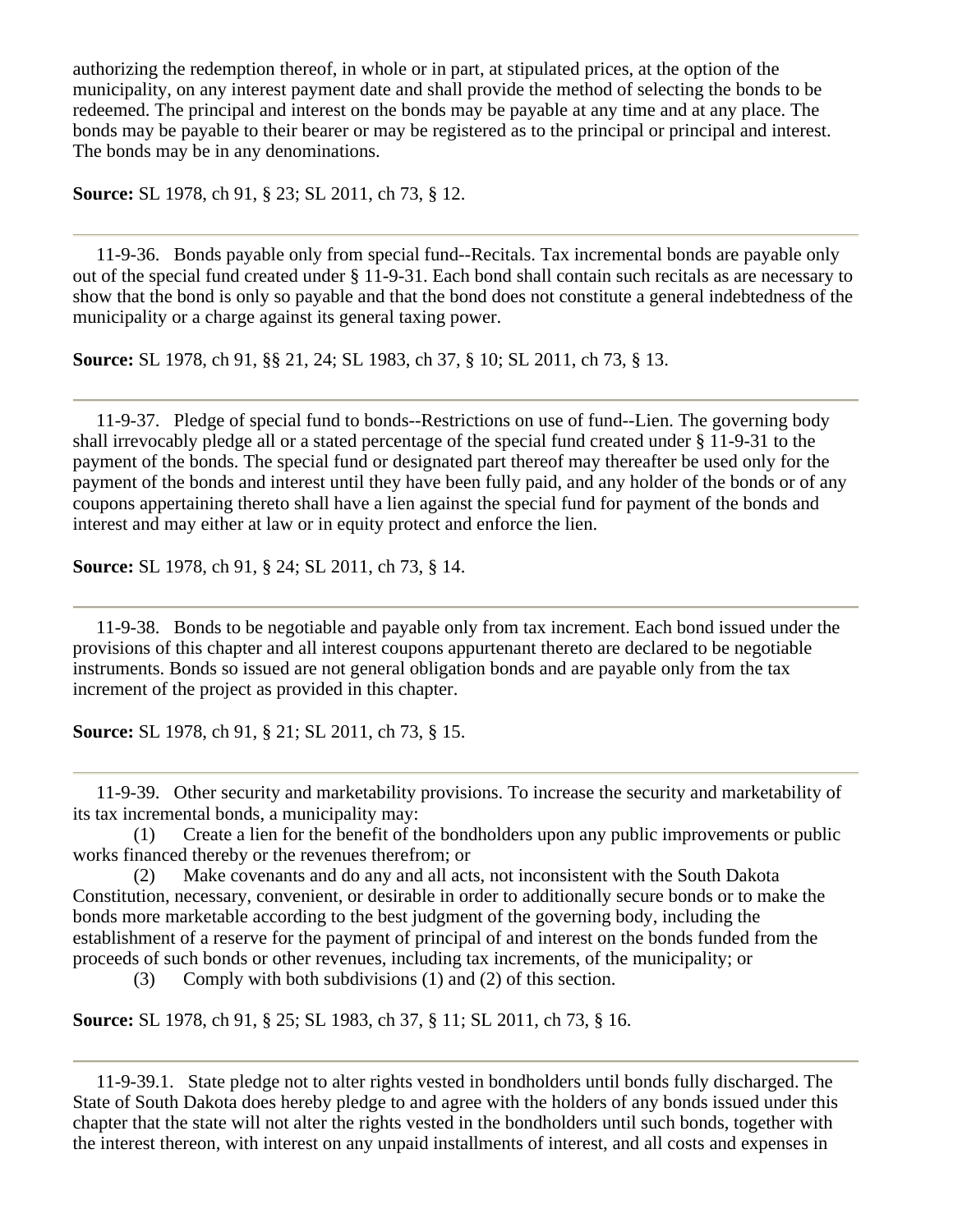connection with any action or proceeding by or on behalf of such holders, are fully met and discharged.

**Source:** SL 1989, ch 125, § 4; SL 2011, ch 73, § 17.

 11-9-40. Sale of bonds. Tax incremental bonds may be sold at public or private sale at a price which the governing body deems in the best interests of the municipality.

**Source:** SL 1978, ch 91, § 23; SL 1983, ch 37, § 12; SL 2011, ch 73, § 18.

 11-9-41. Procedure for condemnation under power of eminent domain. The exercise of the power of eminent domain in connection with tax increment districts shall proceed as condemnation proceedings are conducted by the Department of Transportation under chapter 31-19.

**Source:** SL 1978, ch 91, § 29.

 11-9-42. Tax increments not to be used for residential structures. No tax increments shall be used for the construction of residential structures.

**Source:** SL 1978, ch 91, § 29A; SL 1985, ch 102.

 11-9-43. Performance bond required of purchaser or lessee of property. As security for its fulfillment of the agreement with the governing body, a purchaser or lessee of redevelopment property shall furnish a performance bond, with such surety and in such form and amount as the governing body may approve or make such other guaranty as the governing body may deem necessary in the public interest.

**Source:** SL 1978, ch 91, § 9.

 11-9-44. Notice to purchaser or lessee and surety of default in contract--Taking possession of property on default. If the governing body finds that the redevelopment is not being carried out or maintained in accordance with the contract terms and conditions, or there is a failure to prosecute the work with diligence, or to assume its completion on time, it shall notify the purchaser or lessee and the surety in writing of the noncompliance. Unless the purchaser or lessee complies with the terms of the agreement within twenty days from the date of such notice, the governing body may take over the work and may cause such work to be done, and the cost of the work shall be paid by the surety. The governing body may take possession of the site of the work and utilize in completion of the work such materials, appliances, and plant as may be on the site of the work and necessary therefor.

**Source:** SL 1978, ch 91, § 9.

 11-9-45. Disposition of funds remaining after payment of project costs and bonds. After all project costs and all tax incremental bonds of the district have been paid or provided for subject to any agreement with bondholders, if any moneys remain in the fund, they shall be paid to the treasurer of each county, school district, or other tax-levying municipality or to the general fund of the municipality in such amounts as belong to each respectively, having due regard for what portion of such moneys, if any, represents tax increments not allocated to the municipality and what portion thereof, if any,